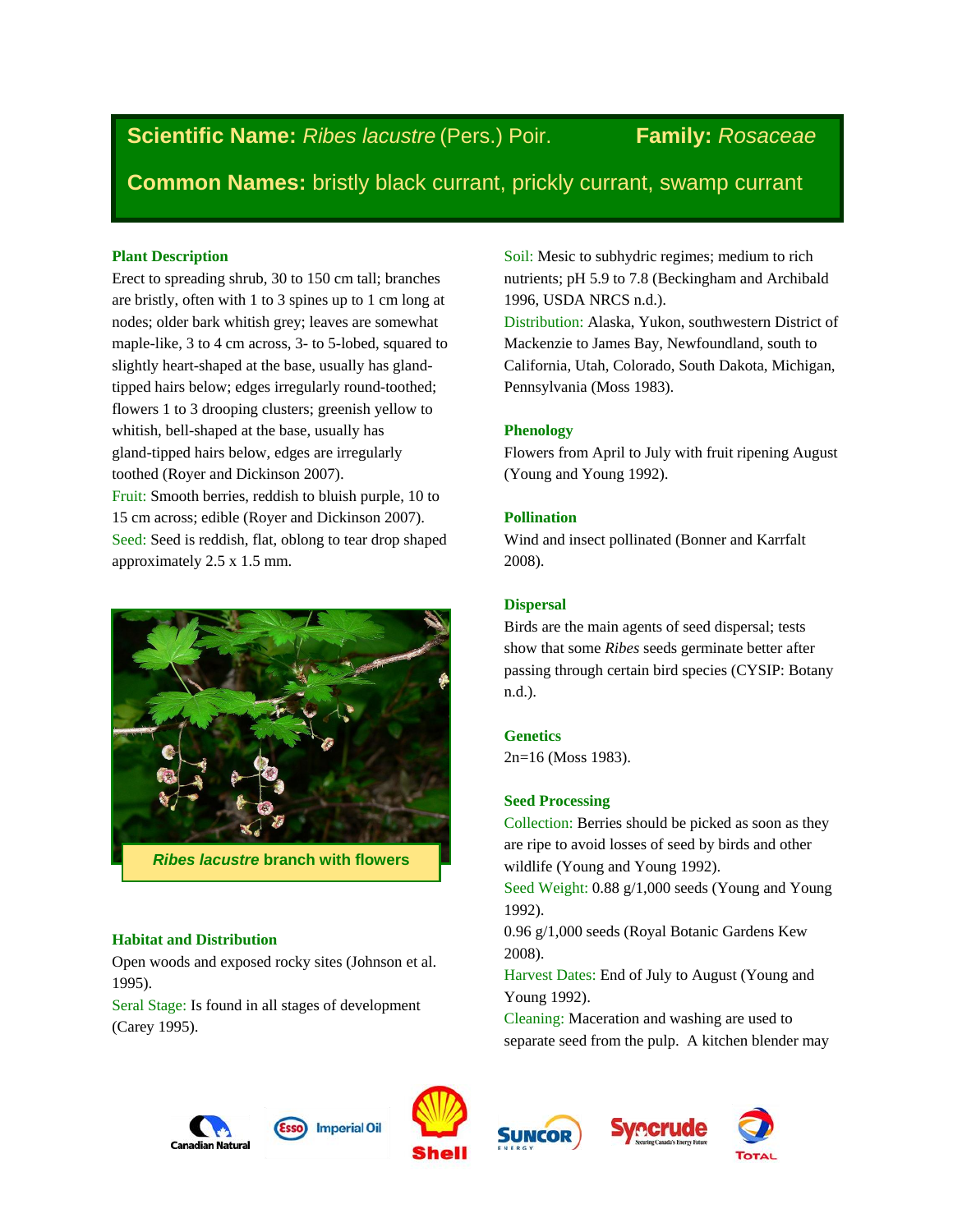be used for small seed lots (Bonner and Karrfalt 2008).

Storage Behaviour: Likely orthodox; seed should be dried to low relative humidity prior to cold storage (Royal Botanic Gardens Kew 2008).

Storage: Store in sealed containers with a low moisture content; temperature is not important (Bonner and Karrfalt 2008).

Longevity: *Ribes* spp*.* have been reported to remain viable up to 17 years (Bonner and Karrfalt 2008).

### **Propagation**

Natural Regeneration: Mainly by seed (Bonner and Karrfalt 2008).

Germination: 79% germination was reported for *Ribes laucustre* in test conditions (Bonner and Karrfalt 2008).

Germination is epigeal (Young and Young 1992). Pre-treatment: Cold stratification 0 to 5°C for 90 days (Bonner and Karrfalt 2008).

Seed Rate: Plant between 3,162 plants/ha and 12,651 plants/ha (USDA NRCS n.d.).

Vegetative Propagation: Hardwood and semihardwood cuttings can be rooted (Dave's Garden n.d.).



## **Aboriginal/Food Uses**

Food: Can be eaten fresh or made into jam (Marles et al. 2000). Spines can be singed off leaves and stems

and then combined with bark to make a tea (called catnip tea)(Turner 1997). Medicinal: Stem tea can be drunk as a treatment for diarrhoea and colds, and leaf tea was drunk to prevent miscarriages (Marles et al. 2000).

## **Wildlife/Forage Usage**

Wildlife: Berries eaten by bears, birds and small rodents (Tannas 1997). Livestock: Poor browse for livestock (Tannas 1997). Grazing Response: Increaser (Tannas 1997).

#### **Reclamation Potential**

Could be used to prevent erosion and stabilize slopes (Tannas 1997). Germinates from seed bank after fire (Hamilton 2006)

### **Commercial Resources**

Availability: Very limited availability in Alberta (ANPC 2010), seed should be collected from native populations.

Seeds have been collected by the Oil Sands Vegetation Cooperative for use in the Athabasca oil sands region.

Cultivars: No literature found.

#### **Notes**

*Ribes lacustre* is listed as 84% intact (less occurrences than expected) in the Alberta oil sands region (Alberta Biodiversity Monitoring Institute 2014).

Distinguishable from other *Ribes* spp. by persistent prickles on the stem and its bristly fruit

(Borealforest.org n.d.).

Bristles may cause an allergic reaction in some sensitive people (Wilkinson 1990).

### **Photo Credits**

Photo 1: Walter Siegmund @ Wikipedia commons 2011.

Photo 2: Steve Hurst @ USDA-NRCS PLANTS Database 2011.







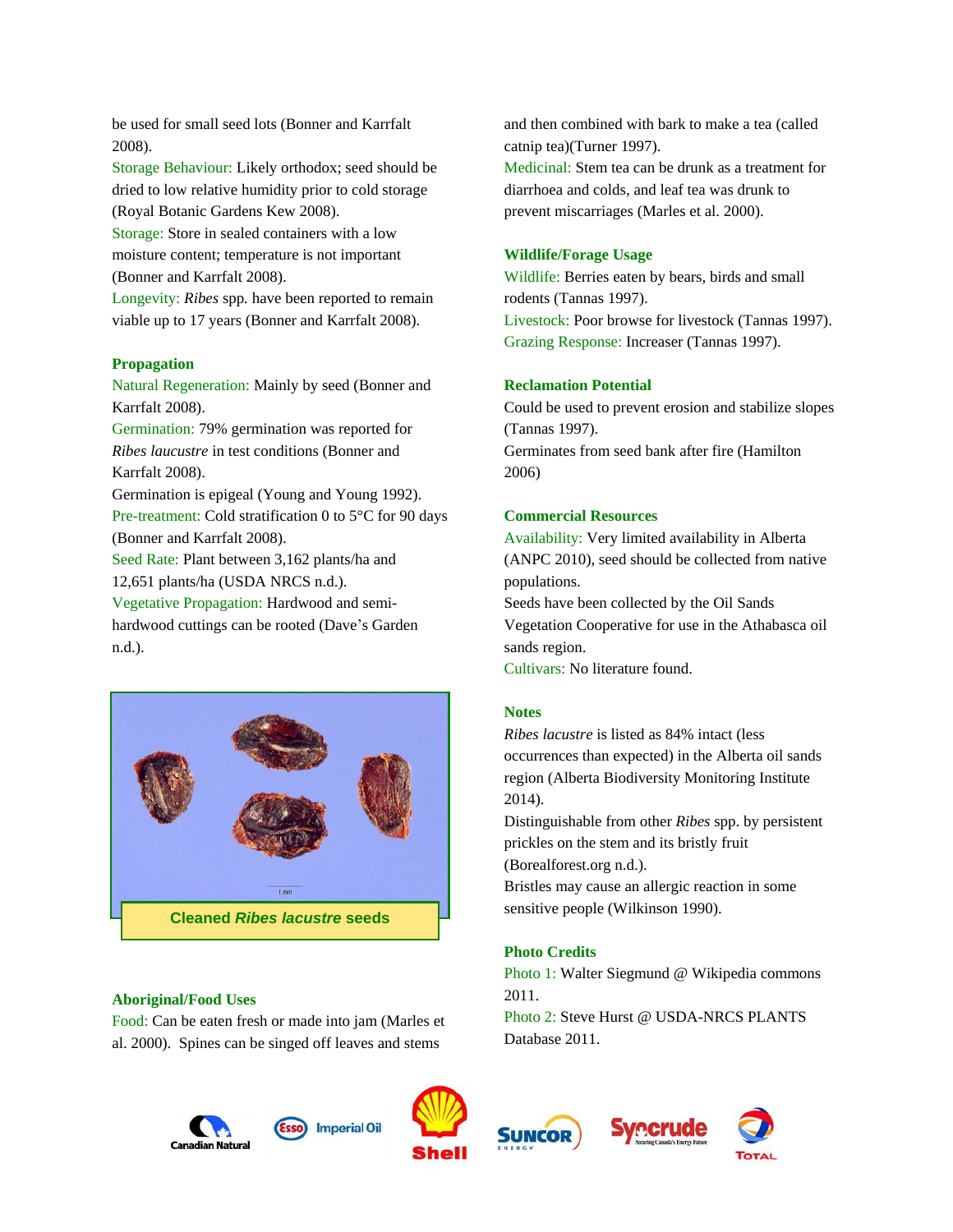### **References**

Alberta Biodiversity Monitoring Institute, 2014. The status of biodiversity in the oil sands region of Alberta. Alberta Biodiversity Monitoring Institute, Edmonton, Alberta. 47 pp. [http://www.abmi.ca/FileDownloadServlet?filename=](http://www.abmi.ca/FileDownloadServlet?filename=The%20Status%20of%20Biodiversity%20in%20the%20Oil%20Sands%20Region%20of%20Alberta_2014_Supplemental%20Report.docx&dir=REPORTS_UPLOAD) [The%20Status%20of%20Biodiversity%20in%20the](http://www.abmi.ca/FileDownloadServlet?filename=The%20Status%20of%20Biodiversity%20in%20the%20Oil%20Sands%20Region%20of%20Alberta_2014_Supplemental%20Report.docx&dir=REPORTS_UPLOAD) [%20Oil%20Sands%20Region%20of%20Alberta\\_201](http://www.abmi.ca/FileDownloadServlet?filename=The%20Status%20of%20Biodiversity%20in%20the%20Oil%20Sands%20Region%20of%20Alberta_2014_Supplemental%20Report.docx&dir=REPORTS_UPLOAD) [4\\_Supplemental%20Report.docx&dir=REPORTS\\_U](http://www.abmi.ca/FileDownloadServlet?filename=The%20Status%20of%20Biodiversity%20in%20the%20Oil%20Sands%20Region%20of%20Alberta_2014_Supplemental%20Report.docx&dir=REPORTS_UPLOAD) [PLOAD](http://www.abmi.ca/FileDownloadServlet?filename=The%20Status%20of%20Biodiversity%20in%20the%20Oil%20Sands%20Region%20of%20Alberta_2014_Supplemental%20Report.docx&dir=REPORTS_UPLOAD) [Last accessed June 16, 2014].

ANPC (Alberta Native Plant Council), 2010. Native Plant Source List. [http://www.anpc.ab.ca/assets/ANPC\\_2010\\_Native\\_Pl](http://www.anpc.ab.ca/assets/ANPC_2010_Native_Plant_Source_List.pdf) ant Source List.pdf [Last accessed October 24, 2013].

Beckingham, J.D. and J.H. Archibald, 1996. Field guide to ecosites of northern Alberta. Natural Resources Canada, Canadian Forest Service, Northwest Region, Northern Forestry Centre, Edmonton, Alberta. Special Report 5.

Bonner, F.T. and R.P Karrfalt, 2008. *Ribes* L. currant, gooseberry. IN: The woody plant seed manual. United States Department of Agriculture. Agriculture Handbook 727. pp. 961-968. [http://www.uri.edu/cels/ceoc/documents/WoodyPlant](http://www.uri.edu/cels/ceoc/documents/WoodyPlantSeedManual-Complete.pdf) [SeedManual-Complete.pdf](http://www.uri.edu/cels/ceoc/documents/WoodyPlantSeedManual-Complete.pdf) [Last accessed October 24, 2013].

Borealforest.org, n.d. *Ribes lacustre* Bristly Black Currant, Black Gooseberry. IN: Common shrub species of the northwest forest. Faculty of Natural Resources Management, Lakehead University, Thunder Bay, Ontario.

<http://www.borealforest.org/shrubs/shrub36.htm> [Last accessed October 24, 2013].

Carey, J.H., 1995. *Ribes lacustre*. IN: Fischer, W.C. (compiler). The fire effects information system. United States Department of Agriculture, Forest Service, Intermountain Research Station, Intermountain Fire Sciences Laboratory, Missoula, Montana.

[http://www.fs.fed.us/database/feis/plants/shrub/riblac](http://www.fs.fed.us/database/feis/plants/shrub/riblac/introductory.html) [/introductory.html](http://www.fs.fed.us/database/feis/plants/shrub/riblac/introductory.html) [Last accessed October 8, 2013].

CYSIP: Botany, n.d. *Ribes lacustre*: Bristly BlackCurrant. IN: Central Yukon Species Inventory Project.

[http://www.flora.dempstercountry.org/0.Site.Folder/S](http://www.flora.dempstercountry.org/0.Site.Folder/Species.Program/Species.php?species_id=Ribes.lacu) [pecies.Program/Species.php?species\\_id=Ribes.lacu](http://www.flora.dempstercountry.org/0.Site.Folder/Species.Program/Species.php?species_id=Ribes.lacu) [Last accessed October 24, 2013].

Dave's Garden, n.d. Bristly Black Currant, Black Gooseberry, Prickly Currant *Ribes lacustre*. IN: Plant Files. <http://davesgarden.com/guides/pf/go/73566/> [Accessed 15 April 2011].

Hamilton, E.H., 2006. Fire effects and post-burn vegetation development in the sub-boreal spruce zone: Mackenzie (windy point) site. Ministry of Forests and Range, Forest Science Program, Victoria, British Columbia. Technical Report 033. 19 pages.

Johnson, D., L. Kershaw, A. MacKinnon and J. Pojar, 1995. Plants of the western boreal forest and aspen parkland. Lone Pine Publishing and the Canadian Forest Service, Edmonton, Alberta. 392 pp.

Marles, R.J., C. Clavelle, L. Monteleone, N. Tays and D. Burns, 2000. Aboriginal plant use in Canada's northwest boreal forest. Natural Resources Canada and Canadian Forest Service. UBC Press, Vancouver, British Columbia. 368 pp.

Moss, E.H., 1983. *R. lacustre* (Pers.) Poir. Bristly black currant. IN: Flora of Alberta. A manual of flowering plants, conifers, ferns, and fern allies found growing without cultivation in the province of Alberta, Canada. 2nd edition. University of Toronto Press, Toronto, Ontario. p. 345.

Royal Botanic Gardens Kew, 2008. *Ribes lacustre* (Pers.) Poir. IN: Seed Information Database.